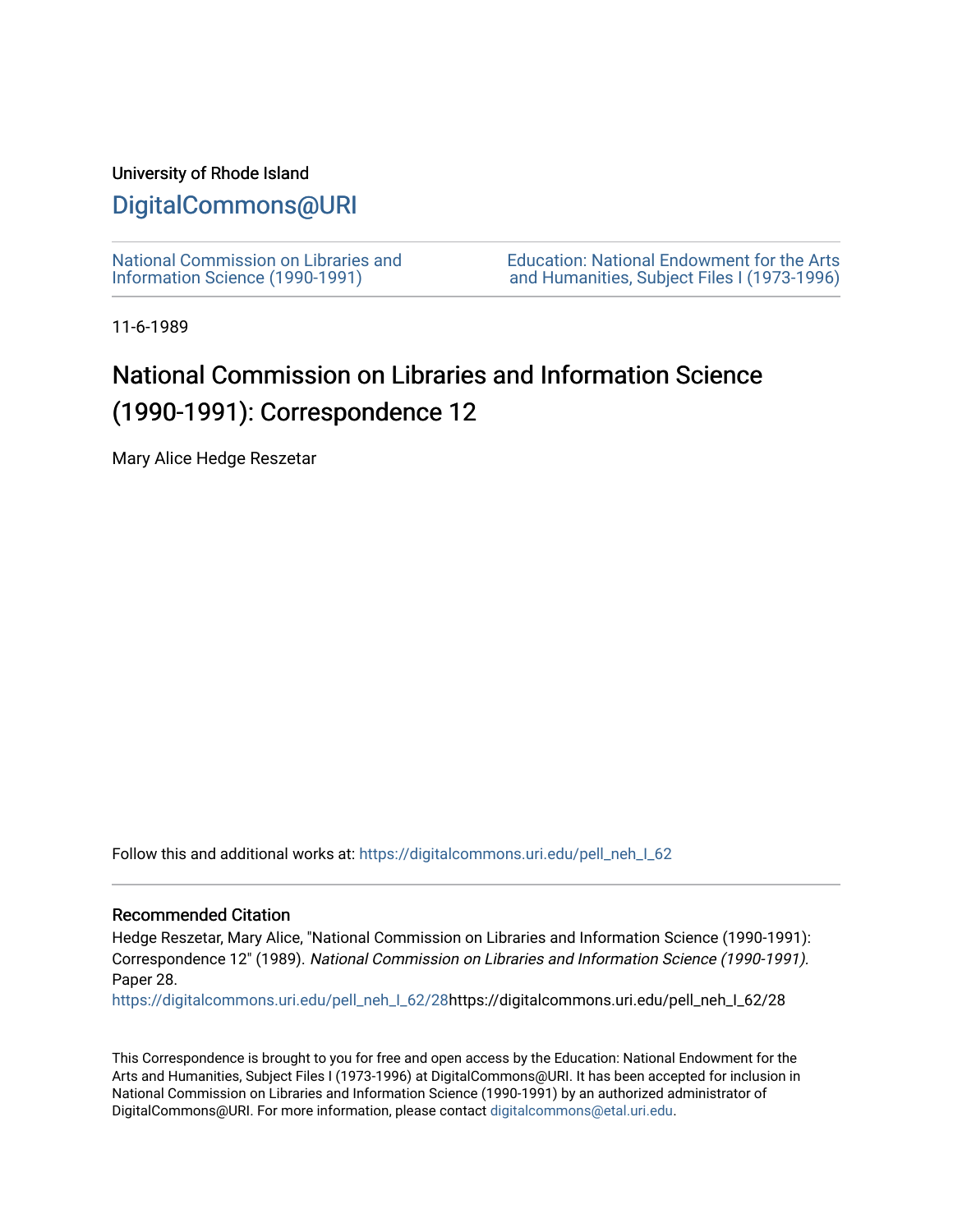### November 6, 1989

- TO: Daniel H. Carter, Chair NCLIS Advisory Committee on the White House Conference
- FROM: Mary Alice Hedge Reszetar, NCLIS Associate Director and NCLIS Designated Federal Official to the Advisory Committee
- RE: Advisory Committee's White House Conference Executive Director Selection Subcommittee

Thank you for your October 19, 1989, memorandum responding to the issues involved with convening a closed Subcommittee meeting for the purpose of interviewing candidates and selecting an Executive Director of the White House conference.

This is to notify you that as NCI.IS Designated Federal Official to the Advisory committee, I cannot approve holding the meeting of the Advisory Committee's White House Conference Executive<br>Director Selection Subcommittee until such time as the Director Selection Subcommittee until such time as appropriate concurrences are obtained and public notification is There are additional issues relating to this Subcommittee which must be resolved by NCLIS prior to the Subcommittee meeting.

If a meeting of the Advisory Committee's White House Conference Executive Director Selection Subcommittee is convened without adhering to the abovementioned appropriate procedures, as the Designated Federal Official, I am obligated to adjourn the ·meeting, be it open or closed.

GSA has recently advised that they have determined that this Advisory Committee is <u>primarily advisory</u> to NCLIS and is not<br>primarily operational. The Department of Education's General The Department of Education's General Counsel concurs.

Your memo also demonstrates that there is confusion about the functions and responsibilities of the Designated Federal Official<br>and the Advisory Committee Chair. In order to improve the and the Advisory Committee Chair. operations and management: of the Advisory Committee, perhaps a meeting is necessary to eliminate this confusion. I would recommend that Jerald Newman, sue Martin, you, appropriate officials from the GSA and the Department of Education, and I meet as soon as possible, if this confusion persists. As the meet as soon as possible, it this contusion persists. As the<br>NCLIS Designated Federal Official, it is my responsibility to ensure that the operations and management of NCLIS' Advisory Committee conform to the procedures and practices of FACA, the Sunshine Act, FOIA and GSA's Federal Advisory Committee Management Regulations (41 CFR Part 101.6).